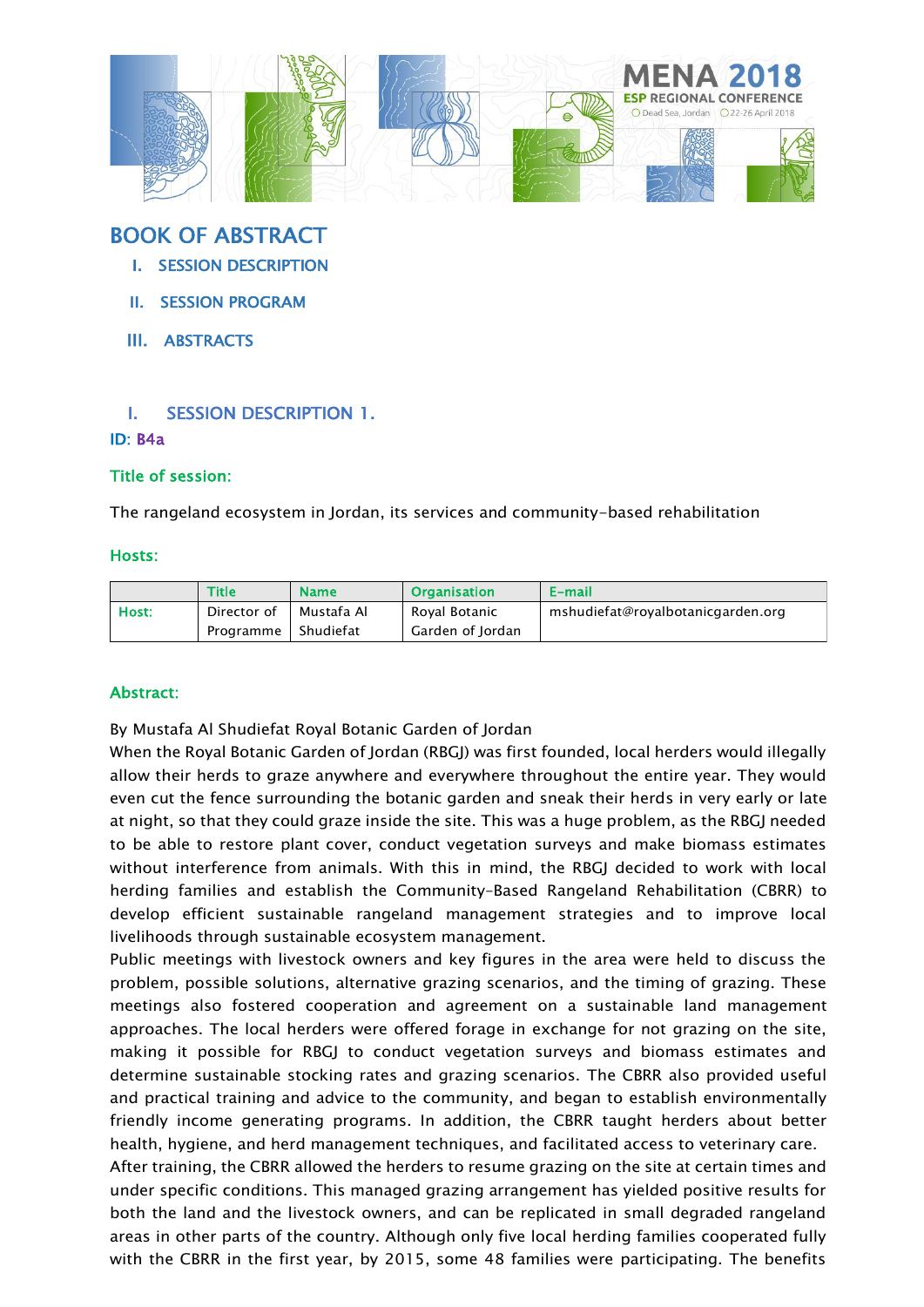

became quickly evident to the early joiners, and by 2009, livestock owners who once grazed the site to bare soil were policing themselves and teaching others.

Managed grazing has allowed natural regrowth of vegetation and a return of wildlife. Limiting the presence of sheep when plants are sprouting has increased the biomass. And soil fertility has improved, through the mixing of organic matter and manure. Biomass increased by 30% from 2008 to 2009, by another 30% from 2009 to 2010, and 10% per year in subsequent years. Some plant species that disappeared from the region years ago have now spontaneously re-appeared. The plant species recorded during RBG plant surveys increased from 436 in 2006 to 580 in 2012.

By giving attention to animal health, incomes have also improved. For instance, one herder's income rose from \$8,200 in 2007 to over \$20,000 annually. Another herder with a smaller flock began with a net loss of \$496 a year, but now earns over \$6,300 per year. The CBRR helped improve the socioeconomic status of the herders in the area, decreased poverty, enhanced child education, improved maternal and family health, and led to a more sustainable environment, all of which contribute to the United Nation Millennium Development Goals. Today, over 400 people benefit directly from the CBRR project, and a 1500 have benefitted indirectly. Approximately 200 hectares have been rehabilitated. Given the interest shown by associations, non-governmental organizations and government agencies, the CBRR is planning to share and transfer its expertise to other herding communities.

It is clear that the governance approach and positive socioeconomic effects for the local community should be part of any effort to restore ecosystems in forests and rangelands. The CBRR intends to replicate this model in other areas, and develop sustainable grazing protocols that can be used to improve the quality of rangeland habitats and the livelihoods of pastoralists throughout the region.

For more information see the project website:

<http://www.royalbotanicgarden.org/page/community-based-rangeland-rehabilitation>.

## Goals and objectives of the session:

To Promote Rangeland management through governance approach. To Highlight Rangeland ecosystem services. To Highlight the socioeconomic impact of the Rangeland restoration and services.

# Planned output / Deliverables:

The Audience will:

- Understand the concept of Rangeland management through governance approach.
- More able to understand the Rangeland ecosystem services.

- More aware about the socioeconomic benefit of the local community through ecosystem services.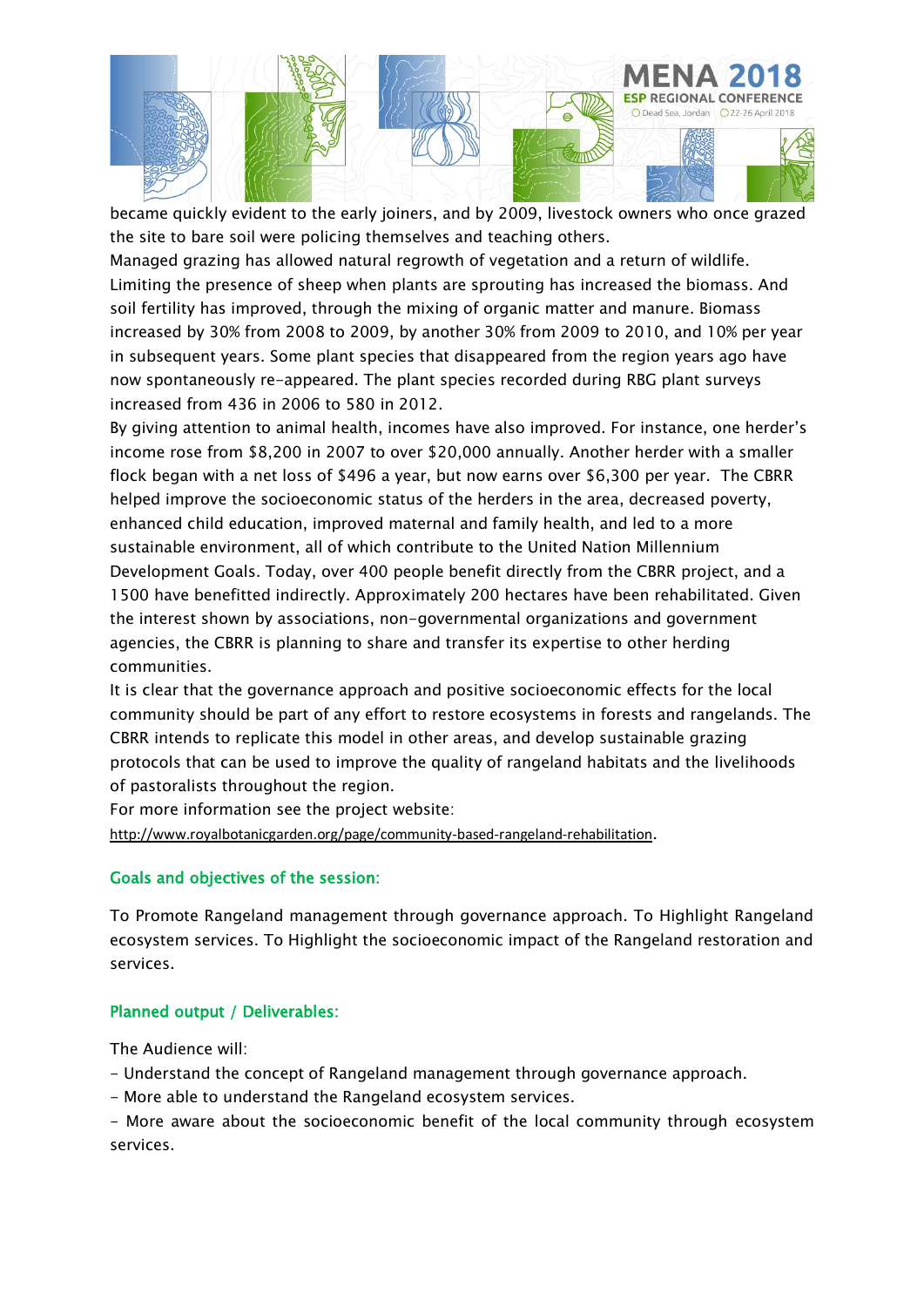

### Voluntary contributions accepted:

Yes

### Related to ESP WG or NN:

BWG 4- [Drylands](https://www.es-partnership.org/community/workings-groups/biome-working-groups/bwg-4-drylands/)

# SESSION DESCRIPTION 2.

#### ID: B4b

#### Title of session:

Sustainable rangeland management strategies and practices under the umbrella of Healthy Ecosystems for Rangeland Development (HERD)

#### Hosts:

|       | <b>Title</b> | <b>Name</b> | <b>Organisation</b>  | E-mail              |
|-------|--------------|-------------|----------------------|---------------------|
| Host: |              | Samar Taha  | International Union  | Samar.taha@iucn.org |
|       |              |             | for Conservation of  |                     |
|       |              |             | Nature, Regional     |                     |
|       |              |             | Office for West Asia |                     |
|       |              |             | (IUCN ROWA)          |                     |

#### Abstract:

Rangelands comprise around 54 % of terrestrial ecosystems globally sustaining around one third of the of world population. Yet, its various important ecosystem services, such as sustenance for livestock, improvement of water quality, increased groundwater recharge, supply of medicinal herb conservation, provision of biodiversity and carbon sequestration, has been long underestimated. Indeed, the different services are valued differently by each user. For pastoralist, rangelands play a key role in preserving their livelihoods and maintaining the social fabric.

Recent studies often refer to rangelands as a one of the most degraded biomes in the world. Land degradation in rangelands is not only alarming because of the environmental consequence such as loss of biodiversity and decline of soil fertility but also because it has major impact on marginalized populations around the world and because it poses a serious threat to the global livestock productivity. Moreover, the global cost of the loss of the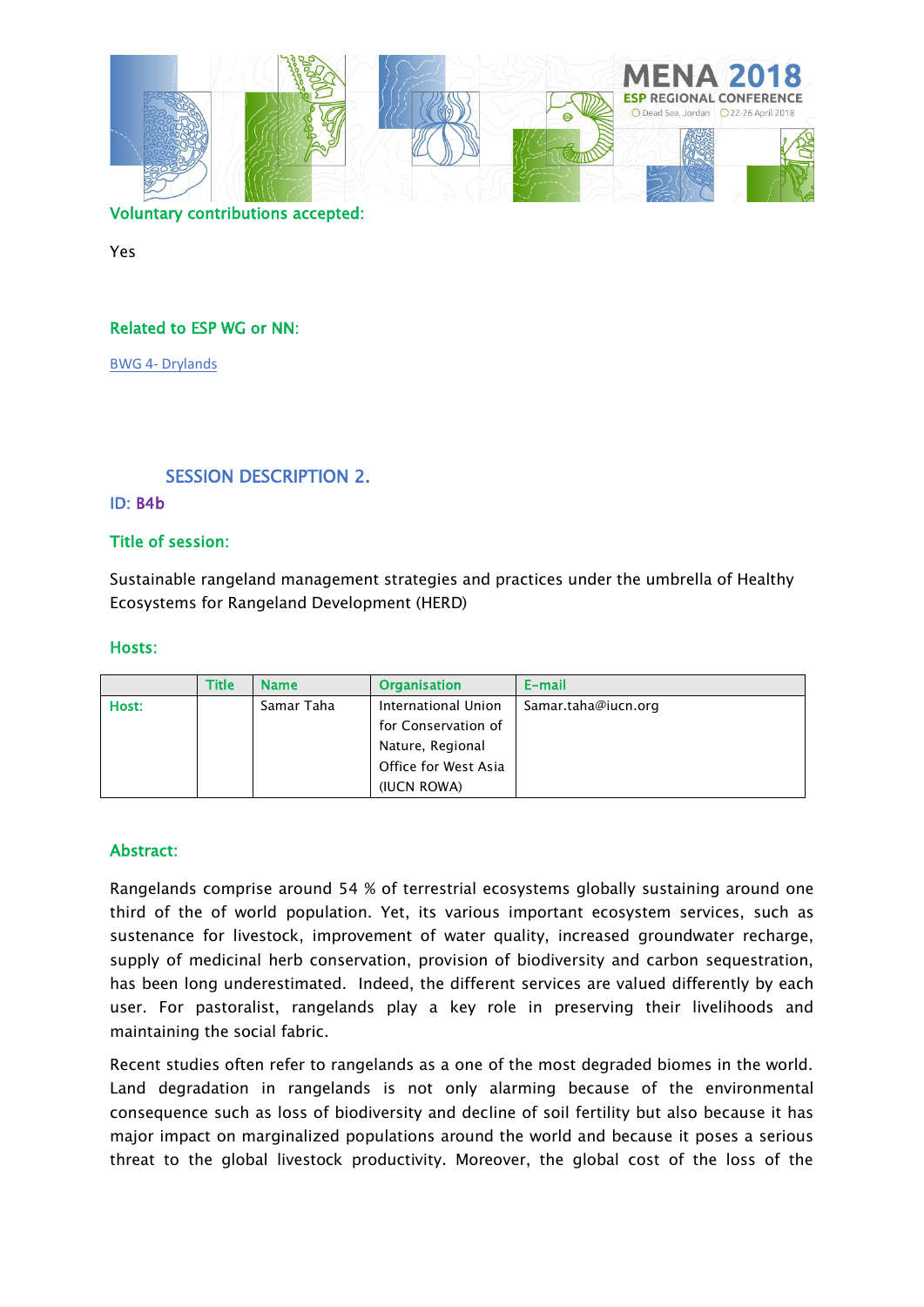

regulating and supporting ecosystem services, such as carbon sequestration and the relevant climate change impacts, may have greater and more widespread consequences.

Accordingly, long-term investment in rangeland governance systems that apply sustainable rangeland management (SRM) is vital to achieve Land Degradation Neutrality. However, national and international interventions should address the limited practical experience in the SRM and the failure of national policies and its institutions in effectively engaging the communities.

On a global scale, customary land use governance institutions have historically maintained the balance between users' livelihoods and the natural regeneration rate and ultimately preserved ecosystems. In West Asian and North African countries, traditional institutions for sustainable pastoralism, such as Al-Hima, have been recently revived to support the resilience of rangelands through strengthening the communal conservation systems.

The concept of HERD – Healthy Ecosystems for Rangeland Development – was conceived as a global initiative through the World Initiative for Sustainable Pastoralism (WISP), which was funded by GEF from 2005 to 2009. In 2018, IUCN and UNEP, in cooperation with national and regional partners, are conducting a project which is considered the first of a program of interventions that revolve around the concept of HERD. The current GEF intervention focuses on Jordan and Egypt and on the specific issue of desertification (or land degradation in drylands), which affects pastoral rangelands in these two countries. The next step will be employing the framework of principles and good practices that will be established in this project in other 'HERD projects and initiatives'.

## Goals and objectives of the session:

Introduce HERD concept to sustainably manage pastoral rangelands for the provision of ecosystem services and protection of biodiversity and discuss the opportunities for upscaling the concept on a regional and global level.

## Planned output / Deliverables:

- Discussion of good practices in restoration and protection of communal rangelands in the Arab region and globally.
- Recommendations on needed policy reform needed to support communal rangeland restoration and protection and adoption of successful examples such as Hima.
- Proposing mechanisms for scaling up SRM initiatives

Voluntary contributions accepted:

Yes

## Related to ESP WG or NN:

BWG 4B-Grassland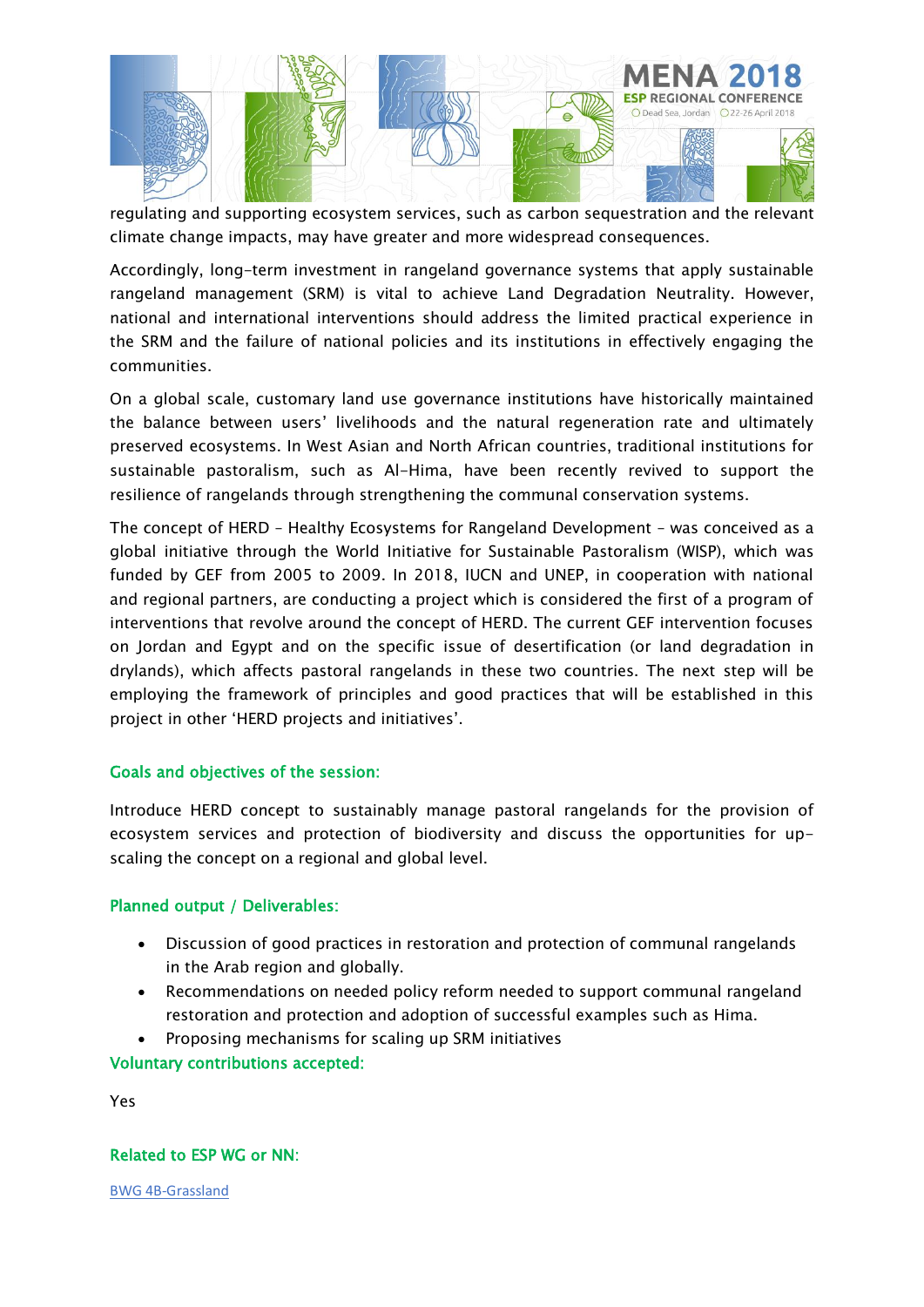

# **II. SESSION PROGRAM**

# Date of session: Monday, 24th April Time of session**:** 10:30 – 12:30

# Timetable speakers

| Time        | <b>First name</b> | <b>Surname</b>            | <b>Organization</b>                                                                                                | <b>Title of presentation</b>                                                                                                              |
|-------------|-------------------|---------------------------|--------------------------------------------------------------------------------------------------------------------|-------------------------------------------------------------------------------------------------------------------------------------------|
| 10:30-10:50 | Mustafa           | Al Shudiefat              | Royal Botanic<br>Garden                                                                                            | The rangeland ecosystem in Jordan, its services<br>and community baed rehablitation                                                       |
| 10:50-11:10 | Legaa<br>Jomana   | Al Harbeed<br>Hijazi      | Khanassri Sheep<br>Research Station;<br>National Centre for<br>Agricultural<br>Research and<br>Extension           | Feedlot systems and sheep dietary imbalance in<br>the Jordan Badia                                                                        |
| 11:10-11:30 | Ranjin            | Murali                    | The nature<br>conservation<br>foundation, Manipal<br>university, and the<br>snow leopard trust,<br>India           | A socio-ecological understanding of ecosystem<br>service management in a high-altitude pastoral<br>system                                 |
| 11:30-11:50 | Lin               | Zhen                      | Institute of<br>Geographic Sciences<br>and Natural<br>Resources Research,<br>Chinese Academy of<br>Sciences, China | Assessing the effects of ecological restoration<br>approaches in the alpine rangelands of the<br>Qinghai-Tibetan Plateau                  |
| 11:50-12:10 | Samar             | Taha                      | <b>International Union</b><br>for Conservation of<br>Nature, Regional<br>Office for West Asia<br>(IUCN ROWA)       | Sustainable rangeland management strategies<br>and practices under the umbrella of Healthy<br>Ecosystems for Rangeland Development (HERD) |
| 12:10-12:30 |                   | <b>General Discussion</b> |                                                                                                                    |                                                                                                                                           |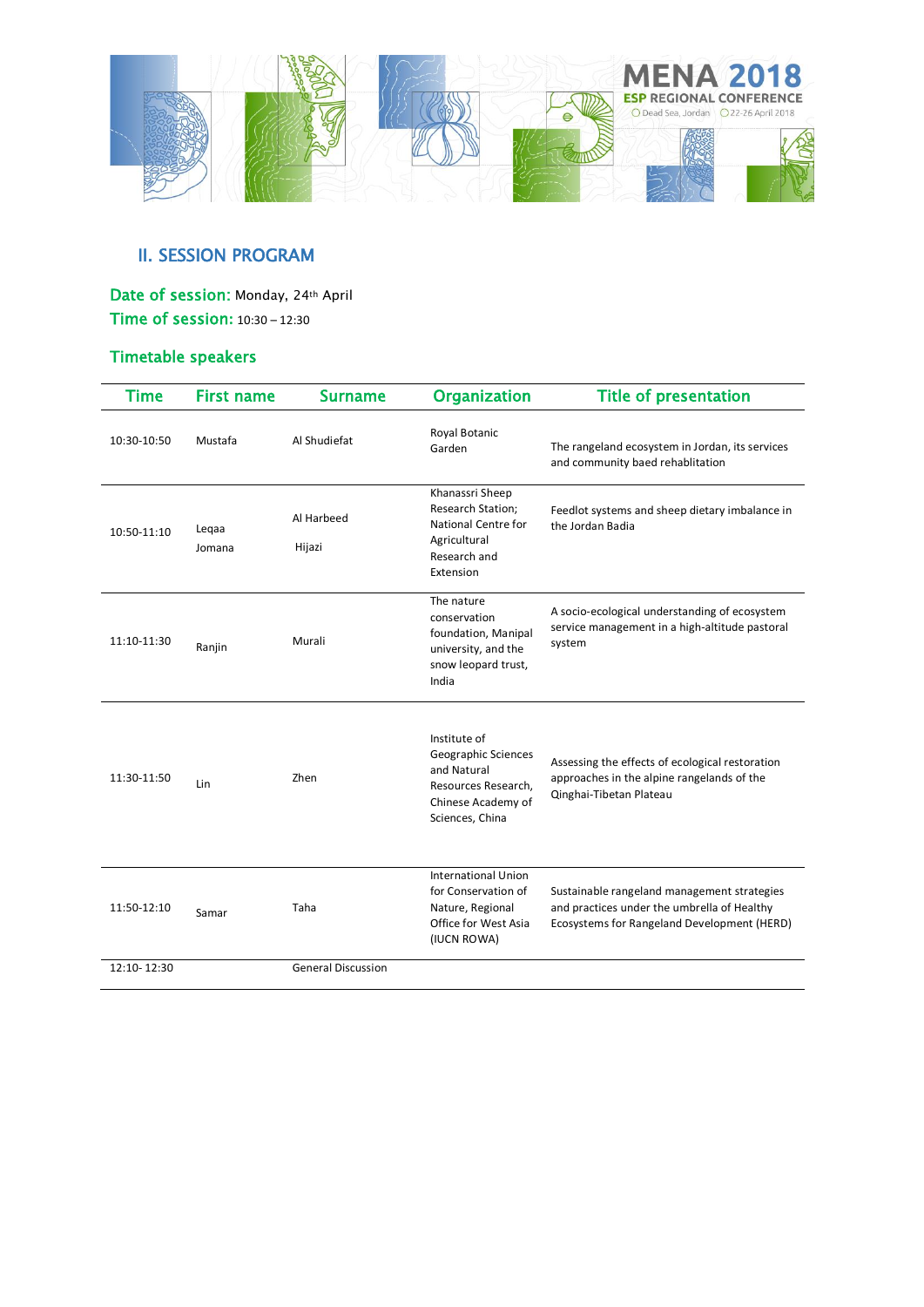

1. Type of submission: Voluntary contribution

B. Biome Working Group sessions: B4 Sustainable rangeland management and community-based rehabilitation

# Feedlot systems and sheep dietary imbalance in the Jordan Badia

Authors: Leqaa Al Harbeed, Jomana Hijazi Presenting Author: Jomana Hijazi Other authors: Muhi El Dine Hilali, Mourad Rekik Affiliation: Khanassri Sheep Research Station; National Centre for Agricultural Research and Extension Contact: m.rekik@cgiar.org

Sheep and goats' production is a mainstay of the agricultural production systems in the Jordan Badia. Overgrazing and poor governance of communal grazing areas are very often pointed out as being the major causes of the landscape degradation. The high pressure from livestock is exacerbated by the presence of high numbers of "unproductive animals". This has led to the adoption by farmers of alternative feeding systems essentially based on the use of supplemental purchased feed. This paper assesses efficiency of the feedlot system in the Jordan Badia and its adequacy in fulfilling the livestock nutrient requirements. Findings are based on flocks' diet monitoring backed by informant interviews in the Majdiyah village between 2016 and 2017. Analysis of the feeding calendars confirms the predominance of supplemental purchased feedstuff in providing the essential nutriments at critical physiological stages (e.g. late pregnancy and suckling period). The ratio of concentrate-like type of feed to roughages (80:20 in average) is highly imbalanced and certainly not supportive of adequate digestion in ruminant species. The chemical composition revealed very low content in crude proteins of most of the feed resources except for wheat bran (13.35%). This highlights the importance farmers give in having regular supplies from this resource. Further evidence on the imbalance of the feedlot system comes from the analysis of blood-borne nutritional metabolites. Plasma levels of urea are 5 to 6-fold higher than normal physiological levels in both sheep and goats  $(5.85 \pm 1.34$  and  $6.06 \pm 2.16$  mmol l-1 in respectively, sheep and goats) indicating a low digestive efficiency of proteins. Furthermore, a severe deficiency in calcium was observed at stages where calcium reserves are crucially important to support mammary growth, colostrum accumulation and milk synthesis. Recommendations are put forward on how to improve efficiency of the feedlot system including a rational use of the existing natural vegetation.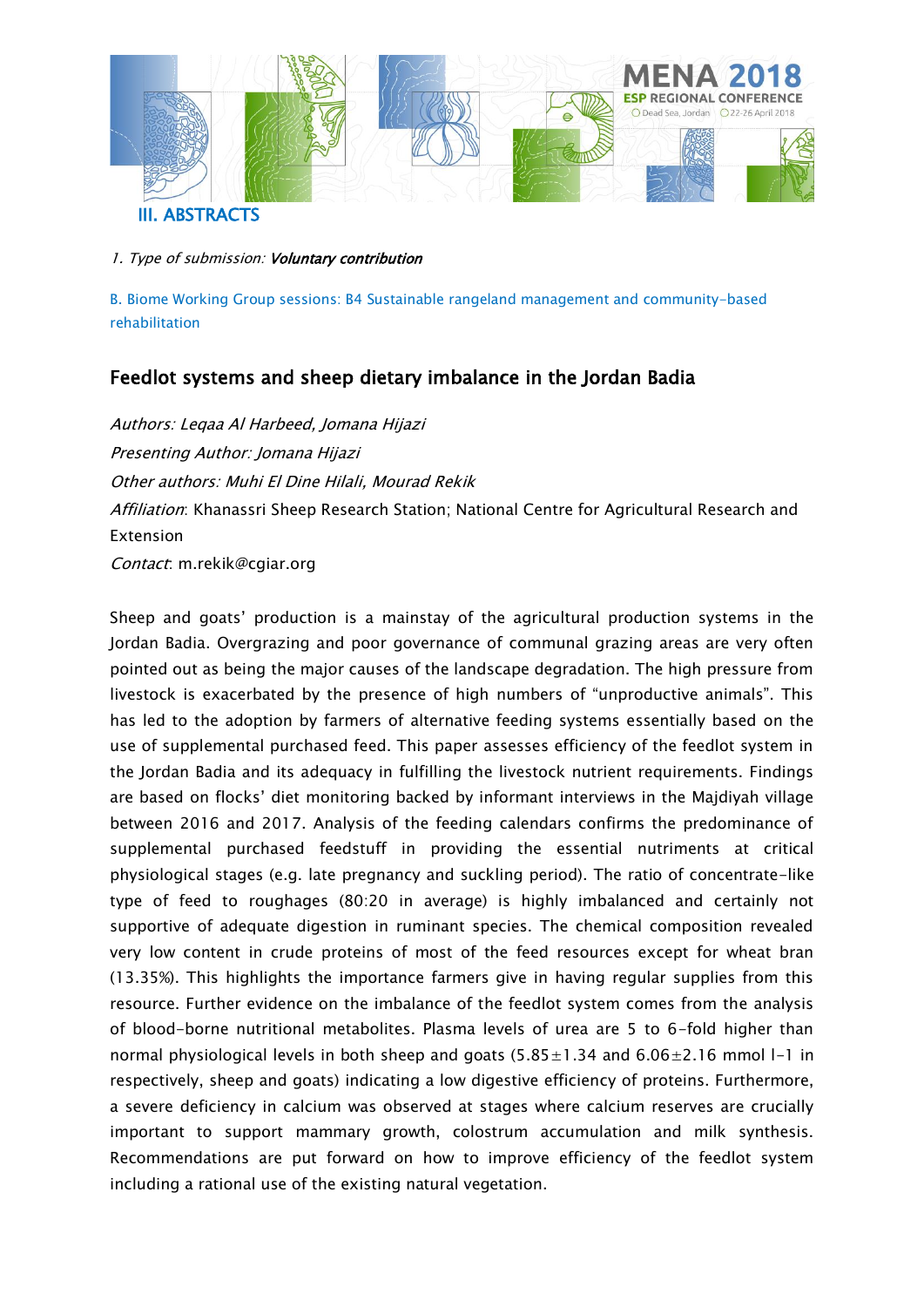

Keywords: Badia – Sheep – Goats – Feeding systems – Nutritional imbalance

### 2. Type of submission: Voluntary contribution

B. Biome Working Group sessions: B4 Sustainable rangeland management and community-based rehabilitation

# A socio-ecological understanding of ecosystem service management in a high-altitude pastoral system

Author: Ranjin Murali

Affiliation: The nature conservation foundation, Manipal university, and the snow leopard trust, India

Contact: ranjini@ncf-india.org

Pastoralism is an economic and cultural way of live for around 200 million people worldwide and grazing pastures cover about 25% of the earth's terrestrial surface. Pasturelands, while extensively grazed by livestock, are also of immense conservation importance as they support a wide range of ecosystem services and biodiversity. For our study, we were interested in understanding under what socio-ecological conditions are ecosystem services from a rangeland sustainably managed? To answer this question, we focused on a pastoral community in a cold desert system, in the Indian Trans-Himalayas. We focused on this community as they have been practicing agro-pastoralism for centuries and have been sharing space with wildlife such as wild ungulates and the snow leopard. We adapted the socio-ecological framework developed by Ostrom (2009) and refined by McGinnis and Ostrom (2014) to answer our question. Our focal ecosystem service was harvest (both grazing and physical removal) from the pasturelands. We conducted extensive unstructured and semi-stuructured interviews with people from the local community. We found that local history was one of the most important variables for driving the outcomes of the pastoral system, which has been overlooked in other SES studies. In addition, monitoring and information sharing contributed to strong self management.

Our research highlights variables and interactions that are important for sustainable management of pasturelands. These variables can be distilled across other systems and used for developing a conservation toolkit that can be used to beter manage community run pastoral systems across the world.

Keywords: Pastoral system, sustainable management, ecosystem services, cold desert